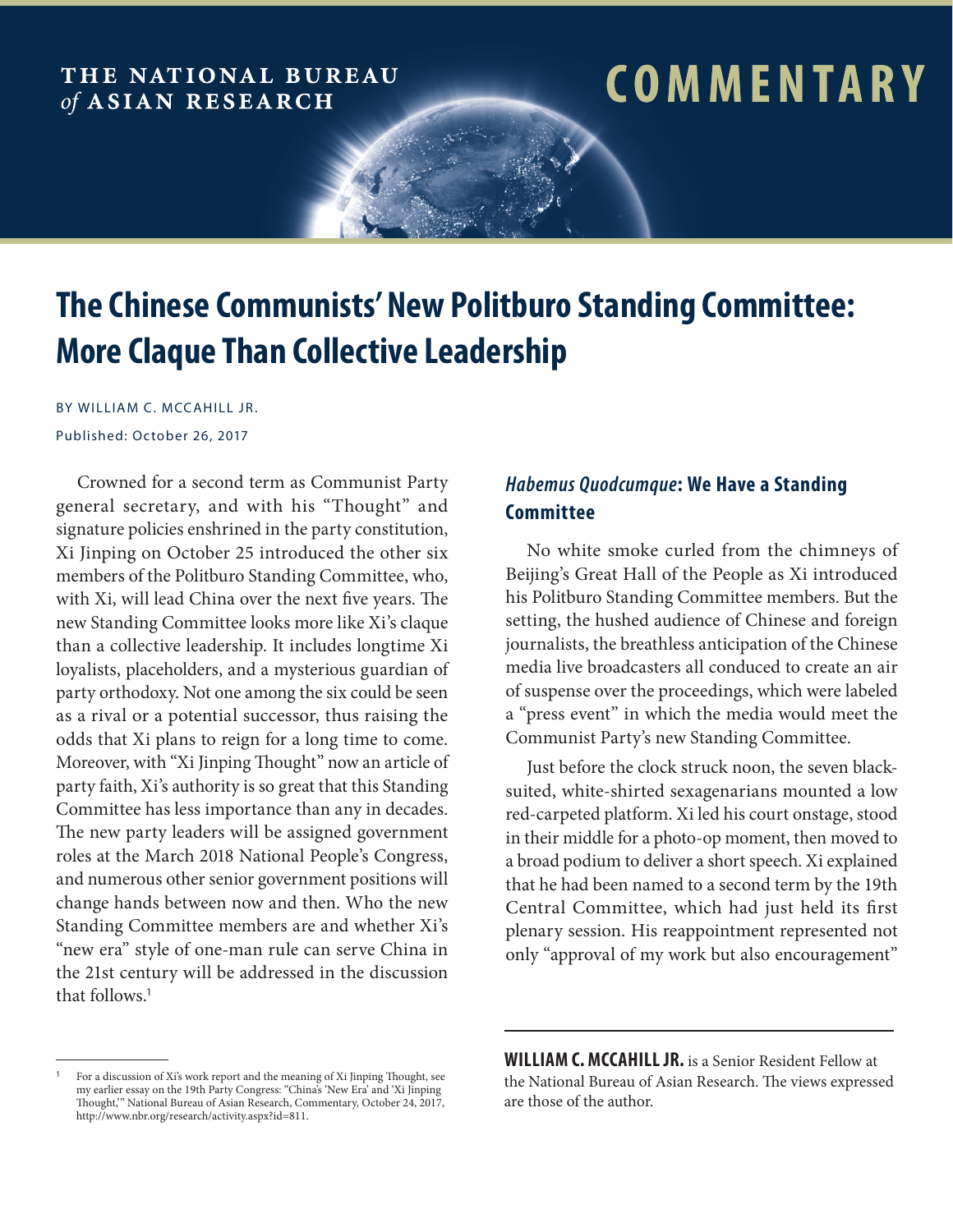to continue in the directions mandated by the 19th Party Congress. That mandate is, of course, Xi Jinping Thought and all its works and pomps, although Xi had no need to make that explicit in his brief Wednesday remarks. He then proceeded to introduce the other six Politburo Standing Committee members in protocol order:

- Li Keqiang, number two in the previous Standing Committee and State Council premier or head of government
- Li Zhanshu, Xi's long-time confidante and right-hand man who has been the director of the party's General Office for the past five years
- Wang Yang, an affable technocrat, vice premier of the State Council, and incumbent of senior provincial posts under Xi's predecessor Hu Jintao
- Wang Huning, a mysterious theoretician who has served Xi and his two immediate predecessors as the "guardian of orthodoxy," an advocate of "neo-authoritarianism"
- Zhao Leji, another Xi intimate who has headed the party's Organization Department since 2012 and has been tipped to run the Central Commission for Discipline Inspection
- Han Zheng, a former Shanghai mayor and party secretary who may be a bridge between Xi and the remnants of Jiang Zemin's "Shanghai gang"

However these men have demonstrated their competence in disparate fields and their fealty to Xi, it would not be an exaggeration to say that the group as a whole lacks luster. As the half dozen cadres stood onstage, wearing expressions of blank solemnity and clutching their suit jacket hems, they appeared as Xi's slightly nervous supporting cast rather than politicians in their own right, let alone rivals or heirs apparent. With Xi's second term, one-man rule has returned to the Chinese Communist Party (CCP).

#### *Ex Cathedra*

Having introduced his "leadership team," as the Chinese media labeled the Standing Committee, Xi proceeded to set out the benchmarks for his second term. But he first displayed the Chinese Communists' flair for citing statistics others would consider meaningless. The just-concluded 19th Party Congress, Xi noted proudly, had received 855 congratulatory telegrams from 162 nations and 452 political parties, of which 814 cables had come from heads of state, governments, or political parties.

That numerology done, he then observed that before the 20th Party Congress meets in 2022, China will mark several important milestones en route to "the great revival of the Chinese race." Next year is the 40th anniversary of the "reform and opening" policies launched by Deng Xiaoping and which Xi intended to "comprehensively deepen." In 2019, the People's Republic of China will celebrate its 70th anniversary, an occasion likely to warrant a grand military review on National Day on October 1. With the 14th Five-Year Plan to be formulated in 2019, China will become "richer and stronger," promised Xi. By 2020, China will have achieved its near-term economic goal of becoming a "moderately well-off society," having doubled per capita GDP from its 2010 level to hit a target around \$9,000. "No one will be left out" of this prosperity, Xi stressed.

The big year, though, will be 2021, when the CCP marks its 100th birthday. This centenary of "the world's largest Communist Party," Xi glowed, will find the CCP in the "prime of life…capable of spearheading revolution as well as reform, forever the servants of the people, never resting, always in the vanguard of the times." Xi's confident remarks on the party's achievements, strength, and prowess no doubt prefigure yet more triumphalist rhetoric that will envelop the 2021 anniversary celebrations.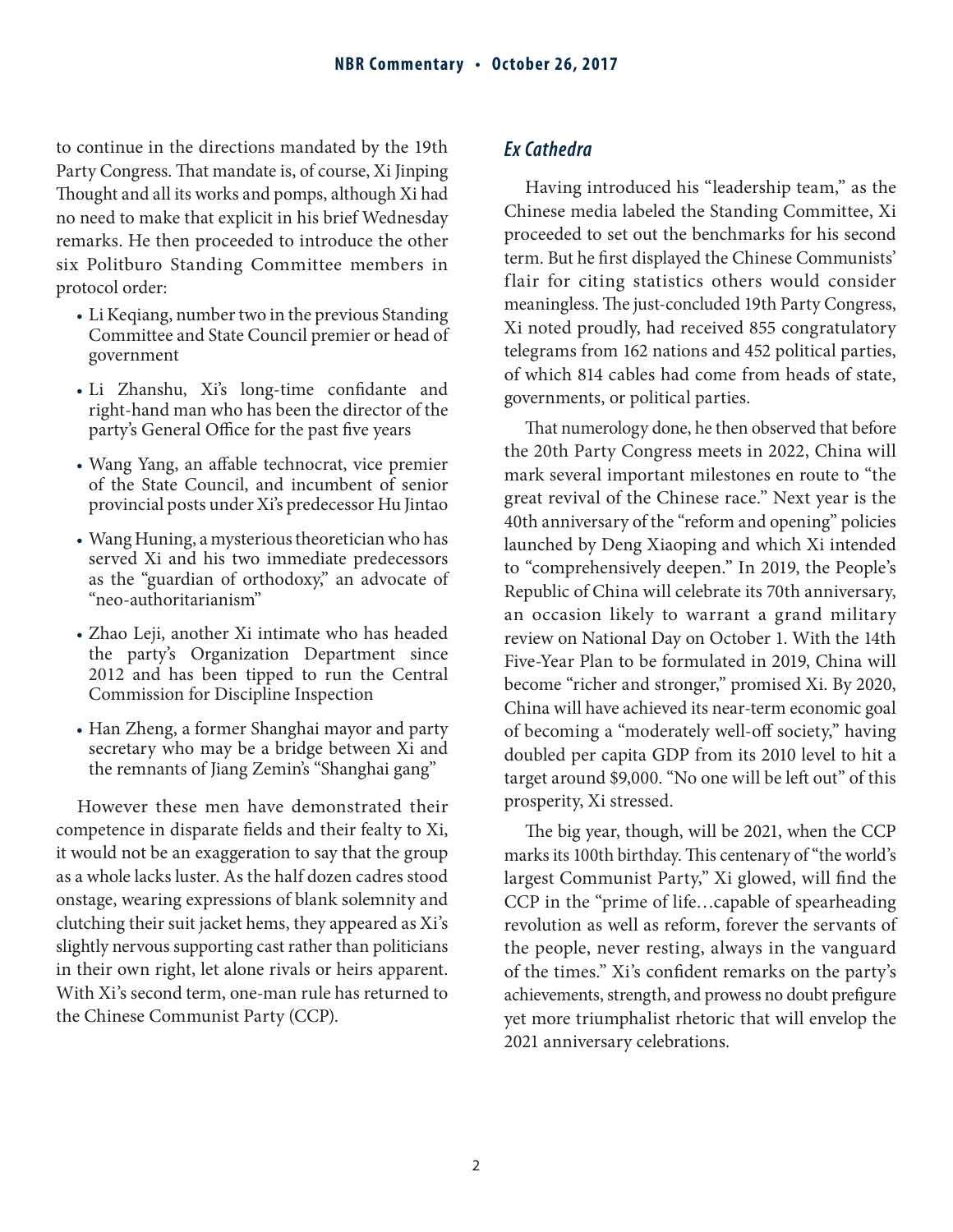#### **Other Notables**

In addition to its 7 Standing Committee members, the 25-member Politburo includes at least two other figures who will bear on China's approach to the world beyond the Great Wall. To formulate and carry out the assertive foreign policies embedded in Xi Jinping Thought, Xi has elevated veteran diplomat Yang Jiechi to the Politburo. That promotion implies that he will be made a vice premier of the State Council, the first time the Chinese "cabinet" has included a foreign affairs professional since Qian Qichen served in that role in the late 1990s. Yang has dealt with Americans since, as a young interpreter, he accompanied then head of the U.S. Liaison Office George H.W. Bush on his travels around China in the 1970s. While Yang's interactions with Americans, as with other foreigners for that matter, have not always been the most pleasant, he has cultivated strong ties to the Bush family and their Republican advisers.

Also joining the Politburo is Liu He, Xi's boyhood friend and economic guru, and he, too, will likely become a vice premier at the March 2018 National People's Congress. How Liu will guide Xi's economic policies is unclear, however. Vaunted as the lead author of both the World Bank's *China 2030* report—a clarion call for market-oriented reforms that was never published in China—and "the market should play a decisive role" passages of the 2013 Third Plenum "Decisions," Liu has been seen by foreign financiers and investors as their last best hope for market-style reforms to the Chinese economy. The anglophone, partly U.S.-educated Liu has striven to give that impression in his conversations with foreigners. But such hopes may have been misplaced. For while Liu certainly knows his market economics, he knows his Chinese politics even better. Aside from his comments to foreigners, he has shown no recent sign that he would advocate to Xi opening the economy to market forces that the party could not control.

Other Politburo members likely to keep the tea leaf readers busy include:

- Xu Qiliang and Zhang Youxia, senior PLA generals who are both 67 years old and vice chairmen of the party's Central Military Commission, with extensive experience in the military units on the North Korean and Russian borders
- Li Qiang, Chen Min'er, Ding Xuexiang, and Cai Qi, who are Xi protégés in their 50s and early 60s
- Hu Chunhua, the once and perhaps future rising star who was a seeming protégé of Xi's predecessor Hu Jintao and has more recently fawned in his expressions of fealty to Xi

Whether among the younger members of this cohort there one day emerges a successor to Xi, time will tell. For the nonce, that looks unlikely.

#### **Next Steps**

Scholars rightly speak of today's Chinese regime as a party-state. For all practical purposes, the ruling Communist Party is the Chinese government, even if party leaders promote the fiction that the party merely guides the work of a separate entity labeled "government" or more often and hypocritically "people's government." Nonetheless, in the coming months, the newly appointed Politburo and Central Committee will be assigned government positions and management jobs in the largest state-owned enterprises (SOEs).

At the National People's Congress in March 2018, party leaders will acquire government titles. General Secretary Xi will be "elected" to a second term as state president, while other Politburo Standing Committee members will be named premier of the State Council, chairman of the National People's Congress—the sham legislature shown on the organizational charts as China's supreme decision-making body—and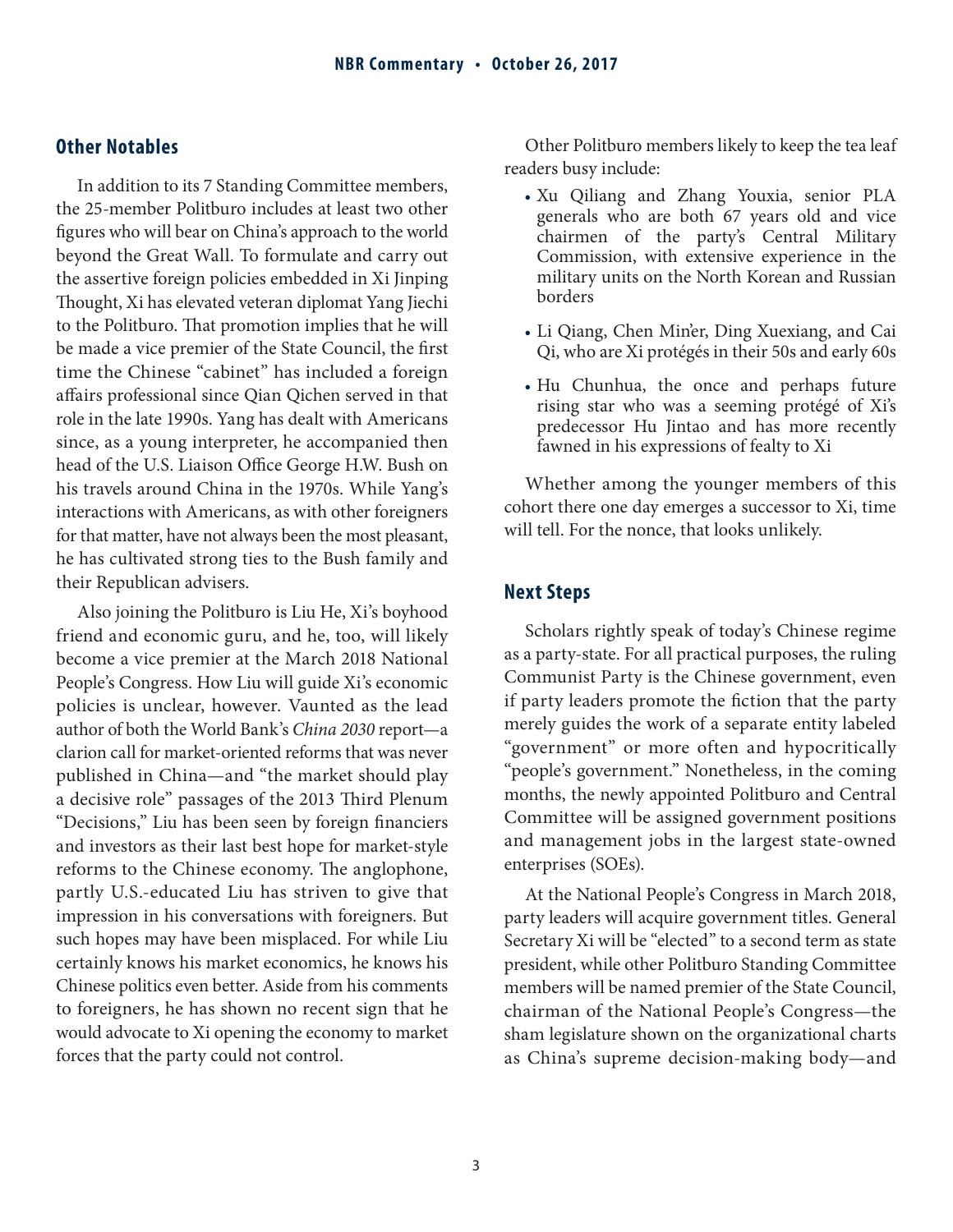chairman of the Chinese People's Political Consultative Congress, an "advisory" assembly of non-Communist worthies. One Standing Committee member might even become state vice president, a title that Xi once held as understudy to his predecessor but totally voided of meaning during his term as general secretary. Politburo members like Yang Jiechi and Liu He will be named vice premiers, with each being given a functional portfolio.

For clues to how economic policies will fare in Xi's second term, observers should look to the annual Central Economic Work Conference, which typically convenes in December and brings together all major economic policymakers, provincial leaders, SOE chairmen, and the like—China's real "Fortune 500." One feature of this year's Economic Work Conference will surely be financial sector guidance and regulation, including public and private debt, shadow banking, the exchange rate, and outbound investment. There should also appear the new governor of the People's Bank of China, as the venerable Zhou Xiaochuan will finally retire.

While most Politburo members will take government titles, either in the central apparatus in Beijing or in the larger provinces, some will continue in purely party jobs. One such man will be Zhao Leji, the Xi confidante who has run the party's Organization Department since 2012. Zhao will likely take over the Central Commission for Discipline Inspection, the party's internal watchdog that Wang Qishan has led these past five years. This commission has been generously funded and staffed, in a sign that the "anticorruption" campaign spearheaded by Wang will continue under Zhao. Moreover, Zhao will come to the role knowing, from his Organization Department days, which skeletons lie in whose closets. With his liege in charge, Xi will continue to use the party's inspectors not only to enforce ethical standards on cadres but also to ensure alignment with the "party line" and with himself.

### **Can One-Man Rule Work Again in China?**

There were good reasons that Deng Xiaoping and his confreres created a collective party leadership in the early 1980s. None wanted to repeat the economic folly or political turbulence wrought by Mao's oneman rule. While Deng typically gave himself the last word in important party decisions, he did have to build some consensus within the Politburo and hence consulted his colleagues, most of whom came with their own civil war credentials, patronage networks, or factional followers.

Xi will face no such constraint, at least in the early days of his second term. Moreover, he is an extraordinarily shrewd politician, whom thoughtful Chinese describe as *shigu* (世故), an adjective that connotes a command of worldly wisdom, cold-hearted cunning, and calculation in equal proportions, with a leaven of self-confidence and a pinch of cruelty thrown in for good measure. Chinese used this same adjective to describe Mao.

China now has, of course, an immeasurably more complex political economy than in Deng's 1980s. Xi himself may have been alluding to this complexity when in his work report for the Party Congress he spoke of imbalances, new contradictions, and ideological struggle. But it remains to be seen whether his style of strong-man rule will serve China in the new era whose advent he proclaimed at the 19th Party Congress. Xi will be tested if the economy veers off track, social unrest occurs, a public health or foreign policy crisis erupts, or any other of many possible black swans should fly across China's path. Although Xi seems to have no rival at the moment, his campaigns have bred resentment, and in a fraught future, there may well be those who will snipe at him and try to bring him down if he falters. So CCP history and the party's own dialectic tell us. Today's synthesis begets tomorrow's thesis, and a competing antithesis arises to contest party order until a fresh synthesis emerges.